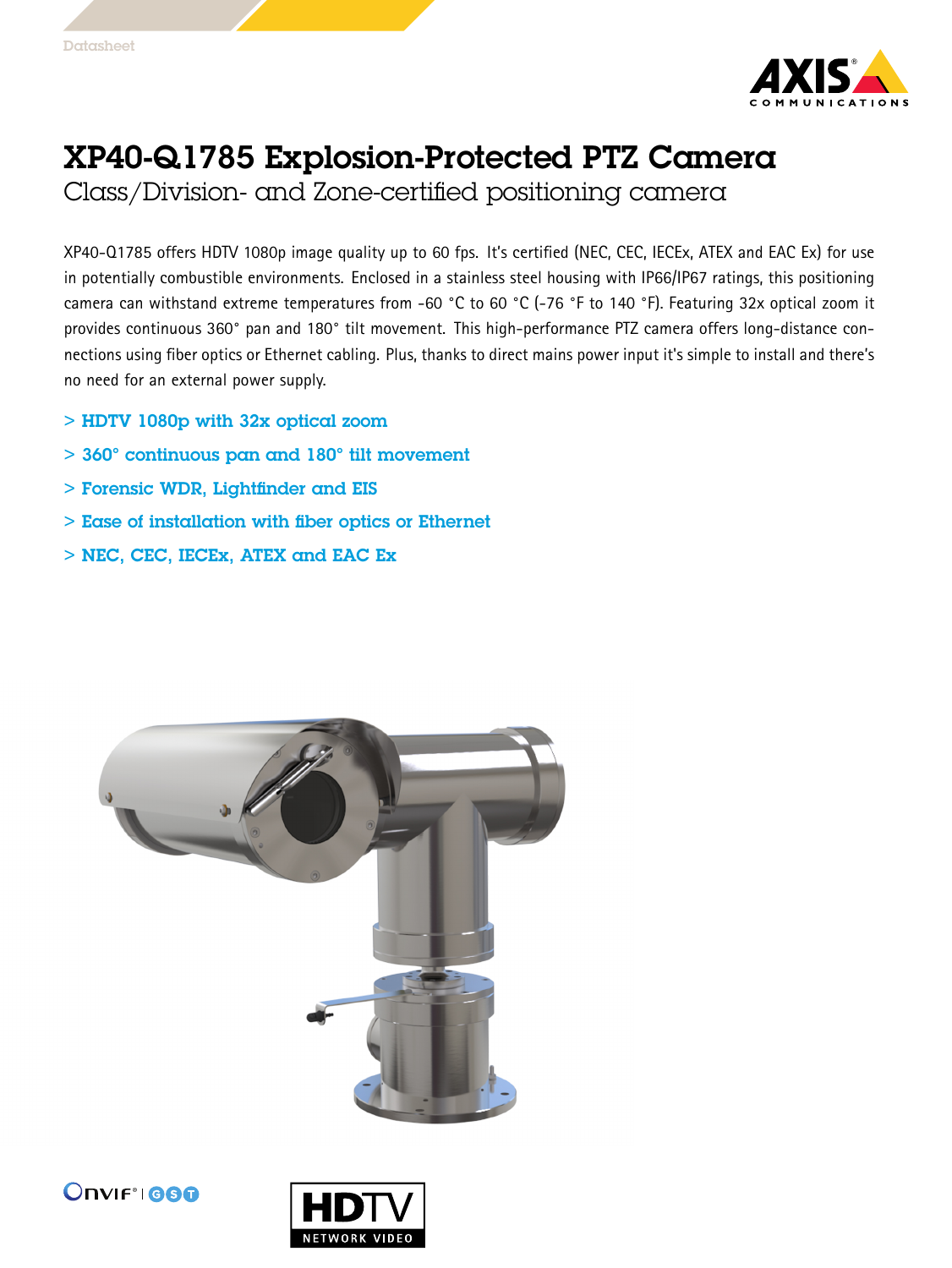## XP40-Q1785 Explosion-Protected PTZ Camera

| Models                                         | XP40-Q1785-40 C<br>XP40-Q1785-60 C<br>XP40-Q1785 -40 C 230 V<br>XP40-Q1785 -60 C 230 V<br>XP40-Q1785 -40 C 230 V FO<br>XP40-Q1785 -60 C 230 V FO<br>XP40-Q1785 UL -50 C<br>XP40-Q1785 UL-50 C 110 V<br>XP40-Q1785 UL -50 C 110 V FO                                                                                                                                                                                                           |
|------------------------------------------------|-----------------------------------------------------------------------------------------------------------------------------------------------------------------------------------------------------------------------------------------------------------------------------------------------------------------------------------------------------------------------------------------------------------------------------------------------|
| code                                           | Certification part All models supplied in 1410 series explosion-protected housing<br>with 2420 series pan-tilt motor.<br>XP40-Q1785 -40 C models, XP40-Q1785 -60 C models:<br>1410-25/2420-01<br>XP40-Q1785 UL -50 C models: 0XALIS-UL1410-25/UL2420-01<br>All models supplied in 1410/2420-series explosion-protected<br>housing manufactured and certified by Eaton MEDC Ltd., UK.                                                          |
| Camera                                         |                                                                                                                                                                                                                                                                                                                                                                                                                                               |
| Image sensor                                   | 1/2.8" progressive scan RGB CMOS                                                                                                                                                                                                                                                                                                                                                                                                              |
| Lens                                           | 4.3-137 mm, F1.4-4.0<br>Horizontal field of view: 60°-2.3°<br>Vertical field of view: 39°–1.3°<br>Autofocus                                                                                                                                                                                                                                                                                                                                   |
| Minimum<br>illumination                        | Color: 0.16 lux at 50 IRE F1.4<br>B/W: 0.03 lux at 50 IRE F1.4                                                                                                                                                                                                                                                                                                                                                                                |
| Shutter speed                                  | 1/66500 s to 1 s                                                                                                                                                                                                                                                                                                                                                                                                                              |
| Pan/Tilt/Zoom                                  | Pan: $360^{\circ}$ endless, 0.1 - $45^{\circ}/s$<br>Tilt: $\pm 90^\circ$ , 0.1 - 24 $\degree$ /s<br>32x optical zoom and 12x digital zoom, total 384x zoom<br>100 preset positions, preset accuracy +/-0.1°, Guard Tour, Driver<br>selection, Control queue                                                                                                                                                                                   |
| Video                                          |                                                                                                                                                                                                                                                                                                                                                                                                                                               |
| Video<br>compression                           | H.264 (MPEG-4 Part 10/AVC) Baseline, and Main profiles<br>Motion JPEG                                                                                                                                                                                                                                                                                                                                                                         |
| <b>Resolution</b>                              | 1920x1080 HDTV 1080p to 160x90<br>Maximum pixel density with 32x optical zoom:<br>25 m (82 ft): 1912 px/m<br>50 m (164 ft): 956 px/m<br>250 m (820 ft): 191 px/m                                                                                                                                                                                                                                                                              |
| Frame rate                                     | With WDR: Up to 25/30 fps (50/60 Hz) in all resolutions<br>Without WDR: Up to 50/60 fps (50/60 Hz) in all resolutions                                                                                                                                                                                                                                                                                                                         |
| Video streaming                                | Multiple, individually configurable streams in H.264 and<br>Motion JPEG<br>Axis Zipstream technology in H.264<br>Controllable frame rate and bandwidth<br>VBR/MBR H.264                                                                                                                                                                                                                                                                       |
| Image settings                                 | Saturation, contrast, brightness, sharpness, Forensic WDR,<br>defogging, white balance, exposure mode, exposure zones,<br>compression, mirroring of images, electronic image stabilization,<br>barrel distortion correction, text and image overlay, dynamic text<br>and image overlay, privacy masks<br>Rotation: auto, 0°, 90°, 180°, 270° including Corridor Format<br>Scene profiles: forensic, vivid, traffic overview, backlit entrance |
| <b>Network</b>                                 |                                                                                                                                                                                                                                                                                                                                                                                                                                               |
| Security                                       | Password protection, IP address filtering, HTTPS <sup>a</sup> encryption,<br>IEEE 802.1X <sup>a</sup> network access control, digest authentication, user<br>access log, centralized certificate management, signed firmware,<br>brute force delay protection                                                                                                                                                                                 |
| Supported<br>protocols                         | IPv4, IPv6 USGv6, HTTP, HTTPSª, SSL/TLSª, QoS Layer 3 DiffServ,<br>FTP, SFTP, CIFS/SMB, SMTP, Bonjour, UPnP®, SNMP v1/v2c/v3<br>(MIB-II), DNS, DynDNS, NTP, RTSP, RTP, SRTP, TCP, UDP,<br>IGMPv1/v2/v3. RTCP. ICMP. DHCP. ARP. SOCKS. SSH. LLDP                                                                                                                                                                                               |
| System integration                             |                                                                                                                                                                                                                                                                                                                                                                                                                                               |
| Application<br>Programming<br><b>Interface</b> | Open API for software integration, including VAPIX <sup>®</sup> and<br>AXIS Camera Application Platform; specifications at axis.com<br>AXIS Video Hosting System (AVHS) with One-Click Connection<br>ONVIF <sup>®</sup> Profile G, ONVIF® Profile S, and ONVIF® Profile T,<br>specification at onvif.org                                                                                                                                      |
|                                                | <b>Event conditions</b> Analytics, edge storage events, virtual inputs through API, shock<br>detection                                                                                                                                                                                                                                                                                                                                        |
| Event actions                                  | Pre- and post-alarm video buffering                                                                                                                                                                                                                                                                                                                                                                                                           |

|                               | File upload: FTP, SFTP, HTTP, HTTPS, network share and email<br>Notification: email, HTTP, HTTPS, TCP and SNMP trap                                                                                                                                                                                                                                                                                                                                                                                                                                                                                                                                       |
|-------------------------------|-----------------------------------------------------------------------------------------------------------------------------------------------------------------------------------------------------------------------------------------------------------------------------------------------------------------------------------------------------------------------------------------------------------------------------------------------------------------------------------------------------------------------------------------------------------------------------------------------------------------------------------------------------------|
| Data streaming                | Event data                                                                                                                                                                                                                                                                                                                                                                                                                                                                                                                                                                                                                                                |
| Built-in<br>installation aids | Remote zoom, pixel counter, leveling assistant, autorotation                                                                                                                                                                                                                                                                                                                                                                                                                                                                                                                                                                                              |
| Analytics                     |                                                                                                                                                                                                                                                                                                                                                                                                                                                                                                                                                                                                                                                           |
| Applications                  | Included<br>AXIS Motion Guard, AXIS Fence Guard, AXIS Loitering Guard<br>AXIS Video Motion Detection, active tampering alarm, gatekeeper<br>Supported<br><b>AXIS Perimeter Defender</b><br>Support for AXIS Camera Application Platform enabling<br>installation of third-party applications, see <i>axis.com/acap</i>                                                                                                                                                                                                                                                                                                                                    |
| General                       |                                                                                                                                                                                                                                                                                                                                                                                                                                                                                                                                                                                                                                                           |
| Casing                        | IP66- and IP67-rated, electropolished ASTM 316L (EN 1.4404)<br>stainless steel casing for maximum corrosion protection                                                                                                                                                                                                                                                                                                                                                                                                                                                                                                                                    |
| Memory                        | 1024 MB RAM, 512 MB Flash                                                                                                                                                                                                                                                                                                                                                                                                                                                                                                                                                                                                                                 |
| Power                         | Max consumption: 130 W<br>Power input: 24 V AC, 110 V AC, or 230 V AC, depending on model                                                                                                                                                                                                                                                                                                                                                                                                                                                                                                                                                                 |
| <b>Connectors</b>             | XP40-Q1785 models: One M25 conduit entry<br>XP40-Q1785 UL models: Two 3/4" NPT conduit entries<br>All models: Terminal connector for power and connection to<br>optional washer tank.<br>Network connectivity<br>FO models: Simplex single mode $9/125 \mu$ m, SC connector,<br>10/100 Mb<br>Other models: RJ45 for Ethernet                                                                                                                                                                                                                                                                                                                              |
| Storage                       | Pre-installed AXIS Surveillance microSDXC Card 128 GB<br>Support for SD card encryption<br>Recording to network-attached storage (NAS)                                                                                                                                                                                                                                                                                                                                                                                                                                                                                                                    |
|                               | For SD card and NAS recommendations see axis.com                                                                                                                                                                                                                                                                                                                                                                                                                                                                                                                                                                                                          |
| Operating<br>conditions       | XP40-Q1785 -40 C models: -40 °C to 60 °C (-40 °F to 140 °F)<br>XP40-Q1785 -60 C models: -60 °C to 40 °C (-76 °F to 104 °F)<br>XP40-Q1785 UL models: -50 °C to 60 °C (-58 °F to 140 °F)<br>Humidity 10-100% RH (condensing)                                                                                                                                                                                                                                                                                                                                                                                                                                |
| Storage<br>conditions         | -40 °C to 65 °C (-40 °F to 149 °F)<br>Humidity 5-95% RH (non-condensing)                                                                                                                                                                                                                                                                                                                                                                                                                                                                                                                                                                                  |
| <b>Approvals</b>              | EMC<br>EN 61000-6-2, EN 61000-6-4, FCC Part 15 Subpart B Class A<br>Environment<br>IEC/EN 60529 IP66, IP67, DNVGL-CG-0336<br>Explosion<br>IEC/EN 60079-0, IEC/EN/GOST 60079-1, IEC/EN/GOST 60079-28,<br>IEC/EN/GOST 60079-31, GOST 31610.0, GB3836.1, GB3836.2,<br>CAN/CSA-C22.2 No. 60079-0, CAN/CSA-C22.2 No. 60079-1,<br>CAN/CSA-C22.2 No. 60079-28, CSA-C22.2 No. 60065-03,<br>CAN/CSA C22.2 No. 25, CAN/CSA C22.2 No. 30-M, UL 1203                                                                                                                                                                                                                  |
| <b>Certifications</b>         | ATFX:<br>II 2 G Ex db (op pr) IIC T4 Gb -60°C to 70°C Gb<br>II 2 D Ex tb (op pr) IIIC T135°C Db IP66/67<br>Certificate: ITS16ATEX101021X<br>IECEx:<br>Ex db (op pr) IIC T4 -60°C to 70°C Gb<br>Ex tb (op pr) IIIC T135 $^{\circ}$ C Db IP66/67<br>Certificate: IECEx ITS 15.0068X<br>cLC CSA:<br>Ex d IIC T4 -60°C $\le$ Ta $\le$ +70°C<br>Certificate: 11396-1S-CSA<br>FAC:<br>Ex db (op pr) IIC T4 Gb $-60^{\circ}$ C to 70 $^{\circ}$ C<br>Ex tb IIIC T135°C Db IP66/67<br>Certificate: TCRUCGB. L504. B00587<br>cULus:<br>Class I, Division 1, Groups B, C, D, T4 -50°C to 70°C<br>Class II, Division 1, Groups E, F, G, IP67<br>Certificate: E477542 |
| <b>Dimensions</b>             | 475 x 512 x 480 mm (18 3/4 x 20 1/4 x 18 7/8 in)                                                                                                                                                                                                                                                                                                                                                                                                                                                                                                                                                                                                          |
| Weight                        | 53 kg (117 lb)                                                                                                                                                                                                                                                                                                                                                                                                                                                                                                                                                                                                                                            |
| Included                      |                                                                                                                                                                                                                                                                                                                                                                                                                                                                                                                                                                                                                                                           |